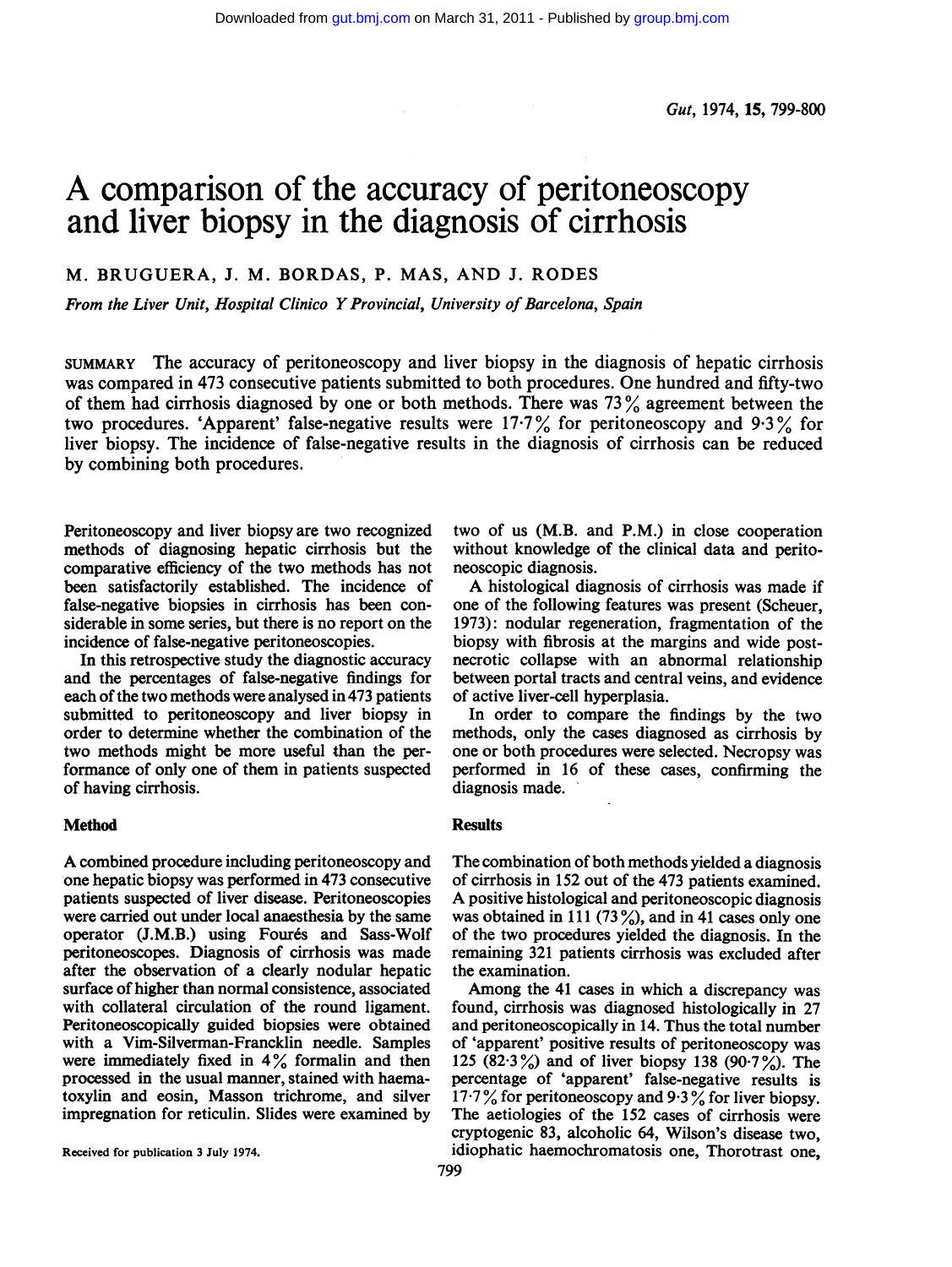and secondary biliary cirrhosis one. There was no difference in the proportion of cryptogenic and alcoholic cirrhosis in the three groups of patients, those with histological and peritoneoscopic diagnosis of cirrhosis and those with histological or peritoneoscopic diagnosis.

The table reports the endoscopic and histological

| Peritoneoscopy                                                      | <b>Biopsy</b>                                                                                                                                                        |
|---------------------------------------------------------------------|----------------------------------------------------------------------------------------------------------------------------------------------------------------------|
| Hepatic fibrosis $\ldots \ldots \ldots \ldots 26$<br>Normal liver 1 | Chronic aggressive hepatitis 3<br>Alcoholic hepatitis 2<br>Submassive hepatic necrosis 1<br>Normal liver $\dots\dots\dots\dots1$<br>Nonspecific reactive hepatitis 1 |
| $Total \dots \dots \dots \dots \dots \dots 27$                      | Total $\ldots \ldots \ldots \ldots \ldots 14$                                                                                                                        |

Table Diagnosis made at the time of examination in cases of false-negative diagnosis of cirrhosis by peritoneoscopy and biopsy

diagnosis given at the time of examination in cases of 'apparent' false-negative diagnosis of cirrhosis. Diagnosis of hepatic fibrosis means an irregular but not a nodular surface.

### **Discussion**

It should be stressed that in the absence of a final verification, laparotomy with wedge biopsy, or necropsy, in a series of patients submitted previously to peritoneoscopy and needle biopsy actually represents an important limitation for any investigation attempting a comparison of the diagnostic accuracy of both procedures. Since our findings could not be controlled by postmortem examination except in 16 cases (10%), the percentage of false-negative results of the two methods remains unknown.

As far as we know the only studies comparing peritoneoscopy and liver biopsy have been those of Vido and Wildhirt (1969), Fritsch, Herms, Huth, Wetzels, and Hausamen (1972) and Gros (1973). In these reports no false-negative findings of peritoneoscopy are given since the selection of patients was made only by endoscopic criteria, and the accuracy of liver biopsy was surprisingly low. Vido and Wildhirt failed to establish the diagnosis of cirrhosis in 51% of their cases, Fritsch *et al* in 49%, and Gros in <sup>23</sup> % of the cases.

Other investigators have reported a high index of false-negative results in blind biopsies, particularly in cases of chronic aggressive hepatitis (Soloway,

# 800 M. Bruguera, J. M. Bordas, P. Mas, and J. Rodes

Baggenstoss, Schoenfield, and Summerskill, 1971) and Scheuer (1970) has pointed out the difficulties encountered in the histological diagnosis of macronodular cirrhosis. However, the reliability of liver biopsy has been high in some studies. Postmortem liver biopsies yielded positive results in 100% of nutritional cirrhosis and in <sup>96</sup> % of posthepatic and postnecrotic cirrhosis (Braunstein, 1956). Others have supported the view that liver biopsy is a good method of establishing a morphological diagnosis of cirrhosis (Baggenstoss, 1966; Wilber and Foulk, 1967).

In the present study a high accuracy of peritoneoscopy and liver biopsy is shown (82'3 and  $90.7\%$  respectively), but the combination of both methods has afforded a significant increase in positive results. Peritoneoscopy in experienced hands is a very safe and well tolerated procedure, allows controlled biopsies to be carried out minimizing the risks inherent in the biopsy itself, and may reveal malignancies developed over cirrhotic livers (Bordas, Bruguera, Gassull, Cinca, Teres, and Rodes, 1973). Thus, we considered that combined peritoneoscopy and biopsy should be incorporated into the diagnostic procedure in cases of suspected cirrhosis.

We are grateful to Dr Vicente Arroyo for his helpful advice. Requests for reprints should be addressed to Dr M. Bruguera, Liver Unit, Hospital Clinico Y Provincial, Barcelona.

### References

- Baggenstoss, A. H. (1966). Morphologic and etiologic diagnoses from hepatic biopsies without clinical data. Medicine (Baltimore), 45, 435-443.
- Bordas, J. M., Bruguera, M., Gassull, M. A., Cinca, J., Teres, J., and Rodes, J. (1973). Valor de la exploración laparoscópica en el diagnóstico de los tumores malignos del higado. Medicina clin. (Barcelona), 60, 674-676.
- Braunstein, H. (1956). Needle biopsy of the liver in cirrhosis. Arch. Path., 62, 87-95.
- Fritsch, W. P., Herms, W., Huth, F., Wetzels, E., and Hausamen, T. U. (1972). Die Wertigkeit von Laparoskopie und Leberpunktion für die Diagnostik chronischer hepatopathien. Dtsch. med. Wschr., 97, 1635-1637.
- Gros, H. (1973). Laparoskopie oder perkutane leberbiopsie. Munch. med. Wschr., 115, 492-494.
- Scheuer, P. J. (1970). Liver biopsy in the diagnosis of cirrhosis. Gut, 11, 275-278.
- Scheuer, P. J. (1973). Liver Biopsy Interpretation, 2nd ed. Baillière Tindall, London.
- Soloway, R. D., Baggenstoss, A. H., Schoenfield, L. J., and Summerskill, W. H. J. (1971). Observer error and sampling variability tested in evaluation of hepatitis and cirrhosis by liver biopsy. Amer. J. dig. Dis., 16, 1082-1086.
- Vido, I., and Wildhirt, E. (1969). Korrelation des laparoskopischen und histologischen Befundes bei Chronischer Hepatitis und Leberzirrhose. Dtsch. med. Wschr., 94, 1633-1637.
- Wilber, R. D., and Foulk, W. (1967). Percutaneous liver biopsy. Amer. med. Ass., 202, 147-149.